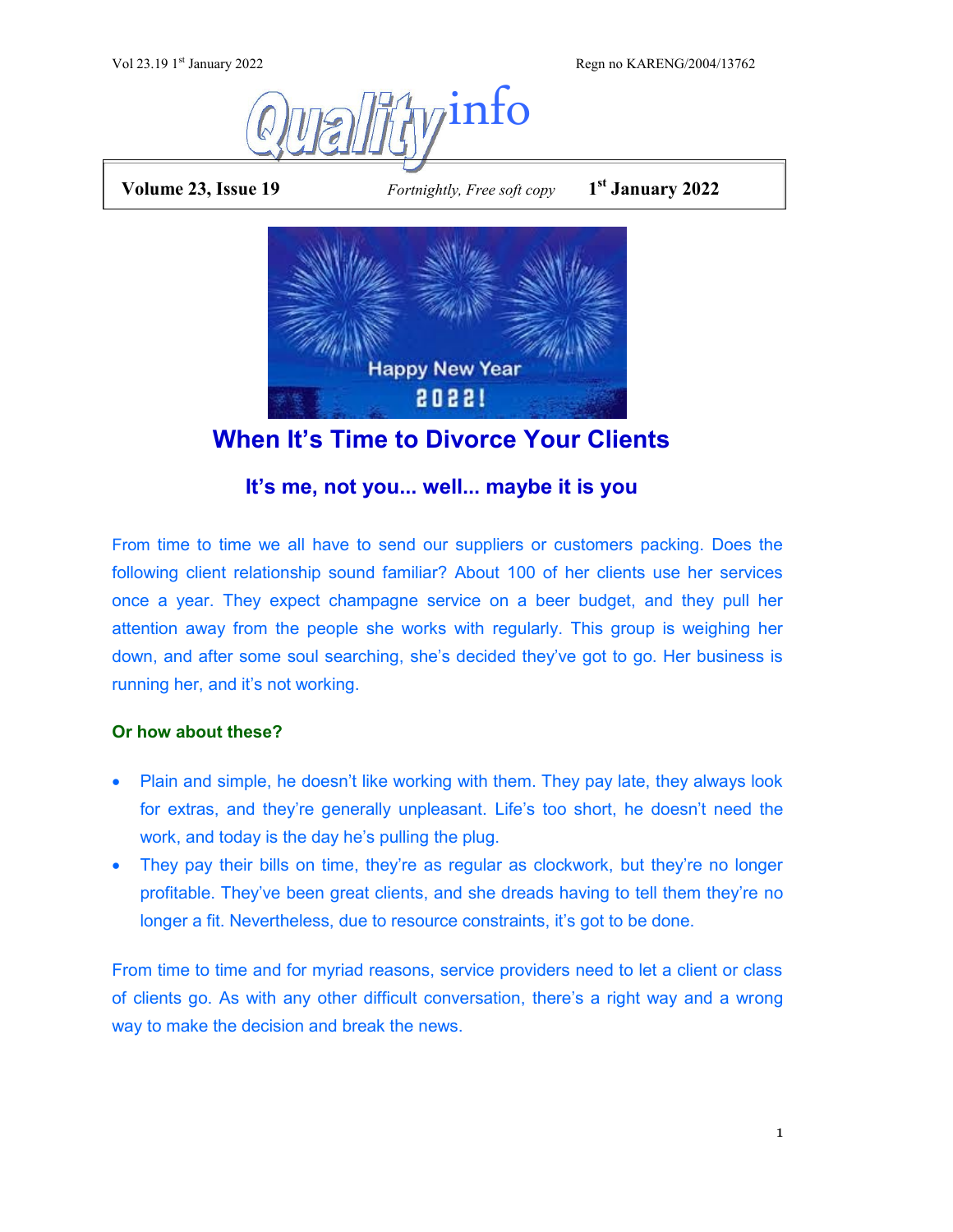### **Step one: Be methodical when making the decision**

Snap judgments can feel good in real time. Later, however, many people come to regret actions they've taken in the heat of the moment. So, when the thought of leaving a client enters your mind, take a step back and ask yourself why. Does the client not fit with your business model anymore? Does the person bring you down in some way? Does helping the client take away from more important work? If you answer "yes" to any of those questions, it's time to think about what you will accept, what you won't, and what types of clients make sense for where you are now and where you want to be in the next few years. Once you have clear criteria, you have something against which you can evaluate.

### **Step two: Ask yourself if the relationship is truly finished**

After you're clear about what you want and the kind of client that fits the bill, you must decide if the relationship is finished or if it has rehab potential. For example, if a client is always late, and that is what's making the relationship unpleasant, a frank conversation may solve the problem. On the other hand, if the client doesn't value you, or his business is no longer part of your core service, you may want to say goodbye. Alternatively, if you can be had for a price, consider revising your fees. Some people may be perfectly happy to pay to stay.

### **Step three: Determine whether you will make a clean break or recommend an alternative**

When a client's behavior is perfectly fine, but the client is no longer a fit, sending them in another direction may make a lot of sense. When you do, however, you must be clear that you are out of the picture and not a go-between for managing the new relationship. In other words, if something goes wrong, you're not involved.

At the other end of the spectrum, if you need to move on from an abusive person or people, it hardly makes sense to recommend a colleague. After all, would you want people sending toxic clients your way? Probably not.

### **Step four: Choose the right time**

*When* you make a split can be as important as how. For instance, if you're an accountant, and just before tax time you make a break with clients who only use you at tax time, you're going to make a lot of people angrier than they need to be. When possible, provide ample warning.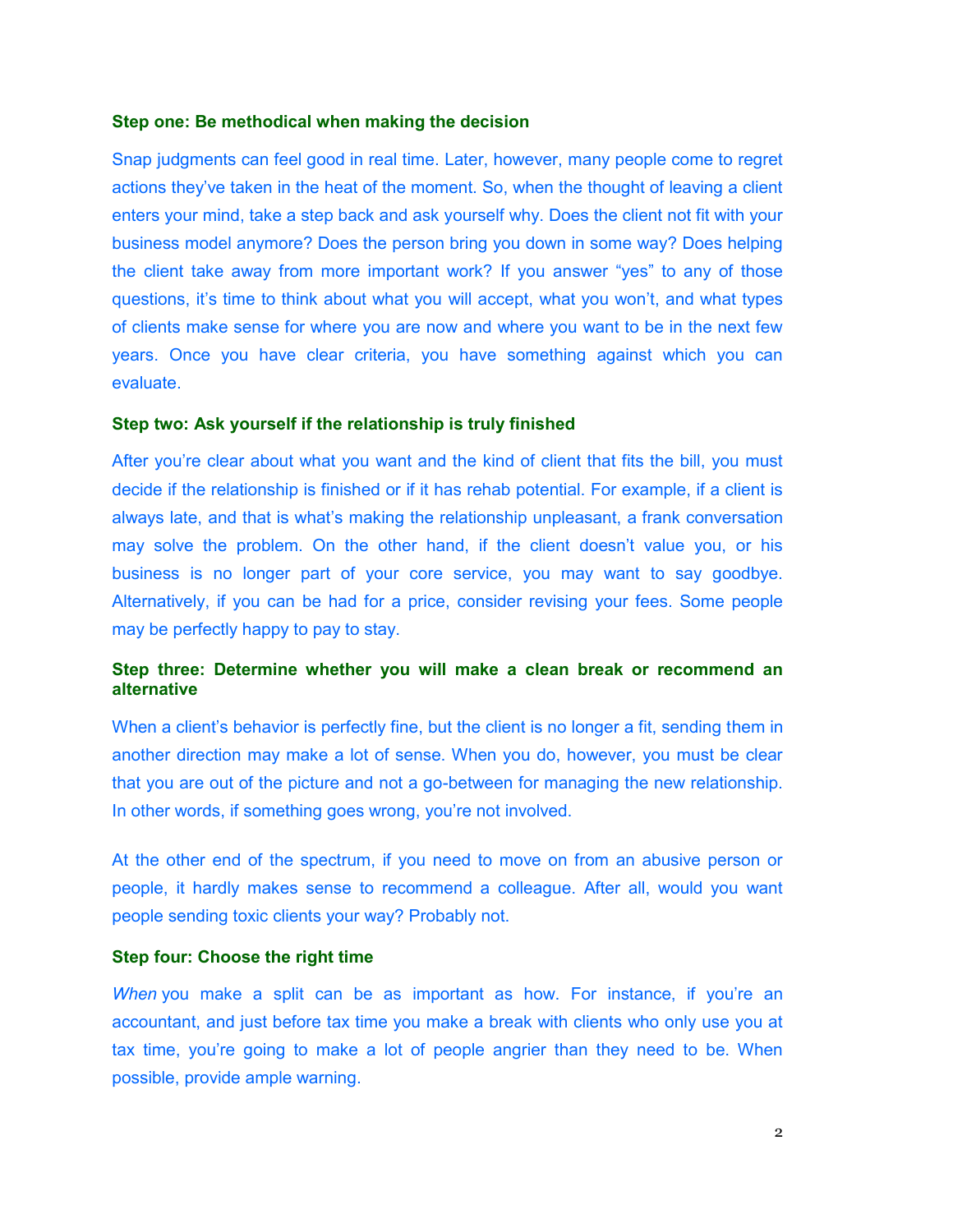### **Step five: Keep your message short and direct**

When you break the news, keep your explanation brief.

"Karen, I have some updates about my business and where my focus is for the coming year. We've been shifting our attention to full-service clients for quite some time. Fullservice clients are people who need us every month and not just once a year. You should know this is the last year I'm going to be handling clients who don't need our full services. Based on what I understand from working with you, I don't think full service is something you need. Am I correct?"

If the breakup is a result of a client's behavior, the message may be a little different.

"Arun, for our services to work, we need clients who respond when we ask for their feedback. We don't have the resources to manage the follow up required when we don't hear anything. Because feedback isn't happening, and it's been an ongoing issue, we're going to step away from the relationship."

### **Step six: Stand firm and stay calm**

Some people take a split well, and others don't. No matter the reaction, you should stay calm and stick by your carefully reasoned decision.

No matter the reason, splits are rarely fun when they're happening. Once they're over, however, they can free you to take on new challenges, and do the work that makes you happy.

---------------------------------------------------------------------------------------------------------------------

ISO 50500 series innovation management: overview and potential usages in organizations

Innovation must be supported by a mindset shift, and cannot be reduced to innovation labs or creativity rooms with fancy furniture, writable walls, adding innovation as a company value, or launching innovation challenges. Those will generate buzz, not a sustainable innovation mindset. Culture is something you need to support, enable, and maintain. In 90's; quality culture has been spread in the whole industry value chain through ISO 9001 standards. This set of standards has defined what quality means, which are the core principles and how to structure the quality system. ISO 9001 has